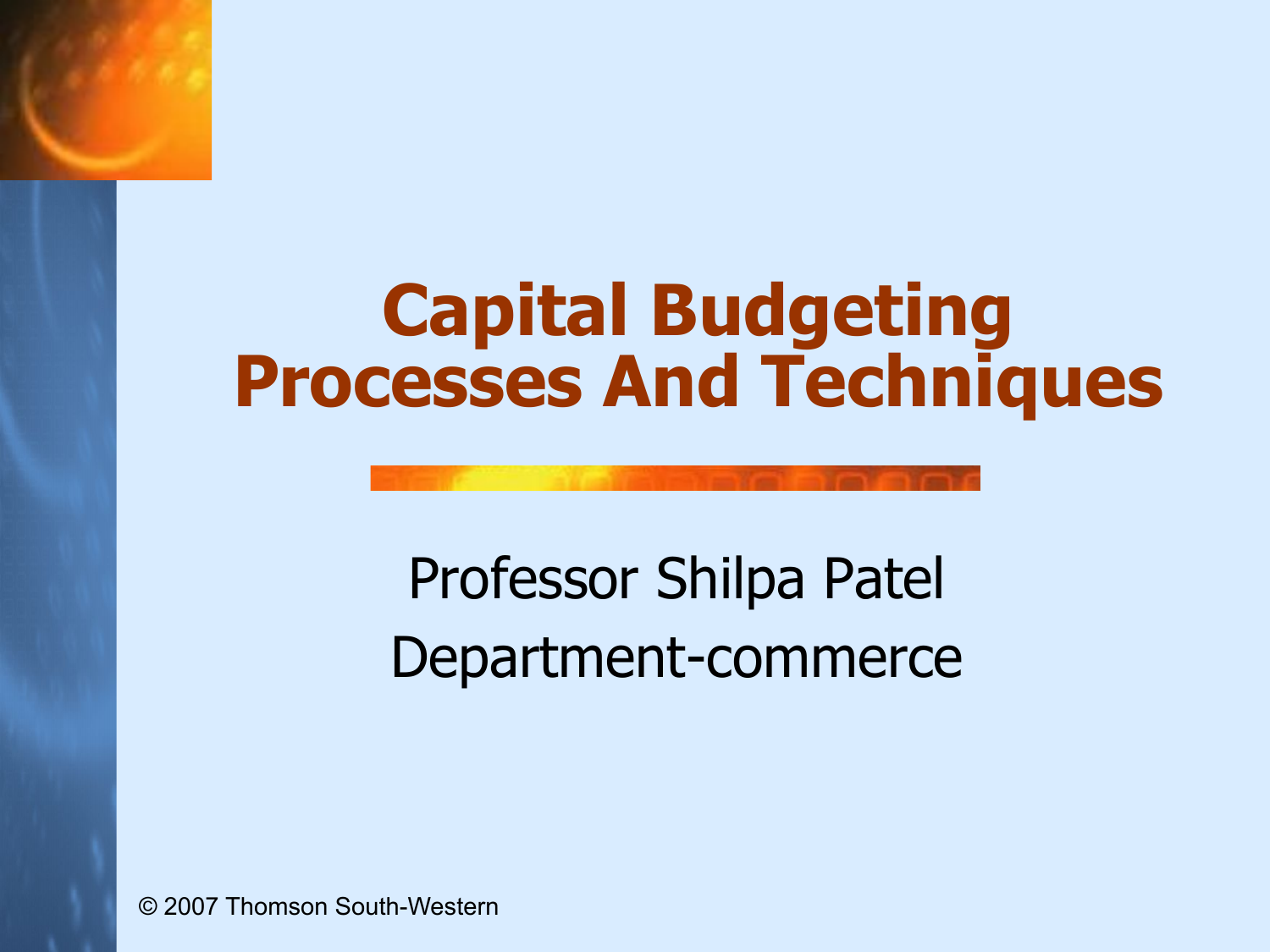The Capital Budgeting Decision Process **The Capital Budgeting Process involves three** 

basic steps:

- •Identifying potential investments
- •Reviewing, analyzing, and selecting from the proposals that have been generated
- •Implementing and monitoring the proposals that have been selected

#### Managers should separate investment and financing decisions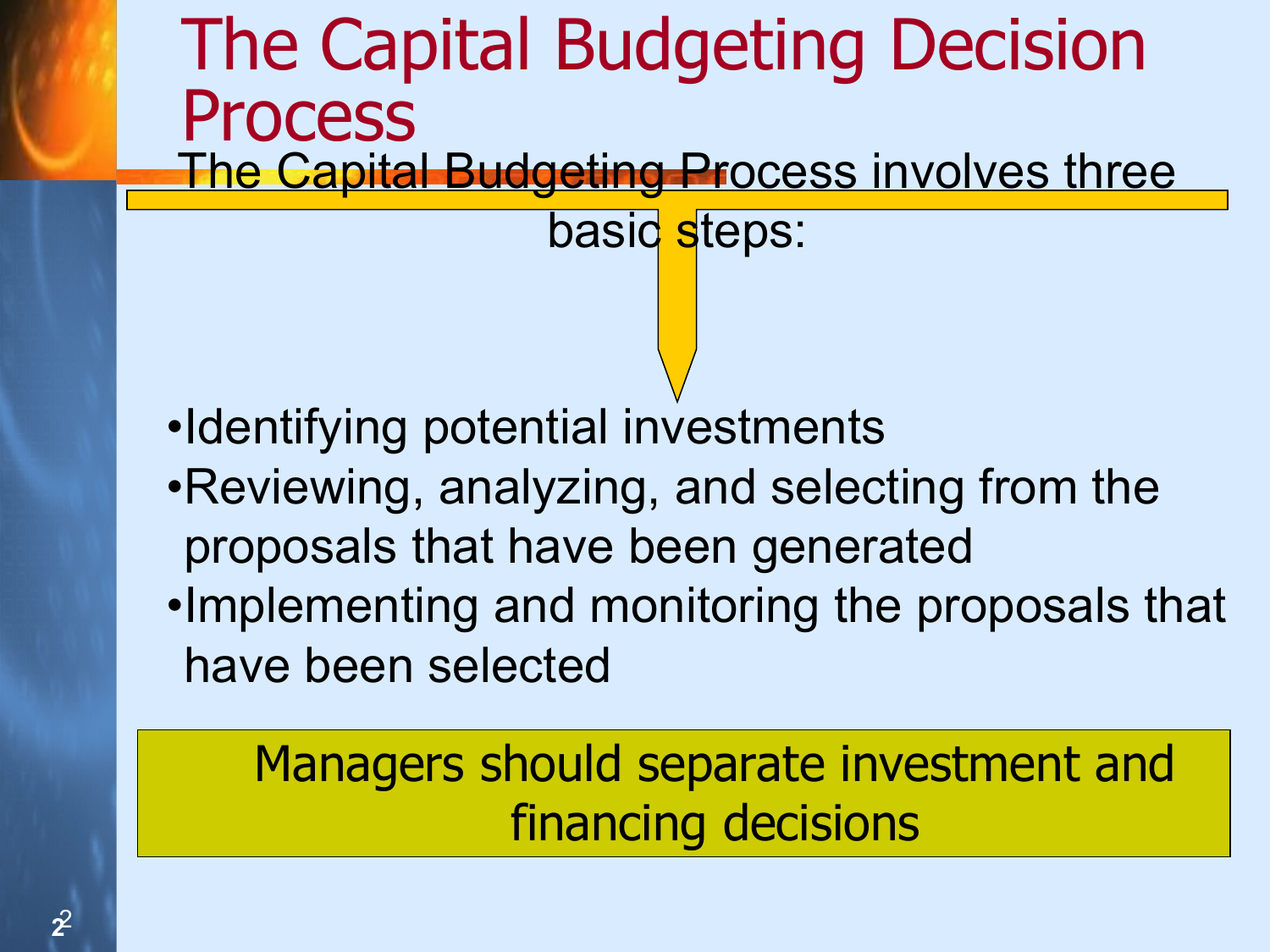### A Capital Budgeting Process Should:

Account for the time value of money

Account for risk

Focus on cash flow

Rank competing projects appropriately

Lead to investment decisions that maximize shareholders' wealth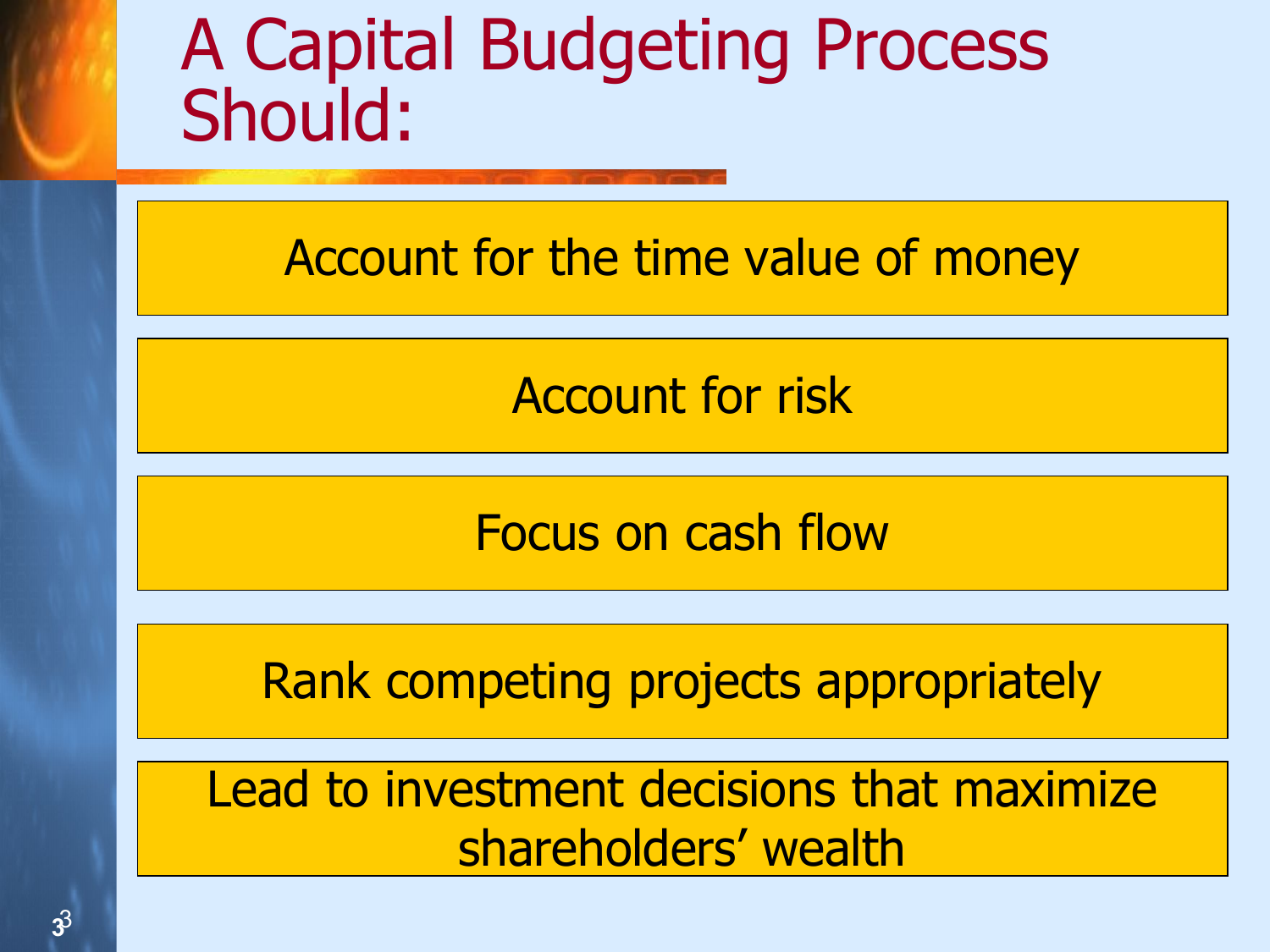## Capital Budgeting Decision **Techniques**

❑ Payback period: most commonly used ❑ Accounting rate of return (ARR): focuses on project's impact on accounting profits ❑ Net present value (NPV): best technique theoretically ❑ Internal rate of return (IRR): widely used with strong intuitive appeal

❑ Profitability index (PI): related to NPV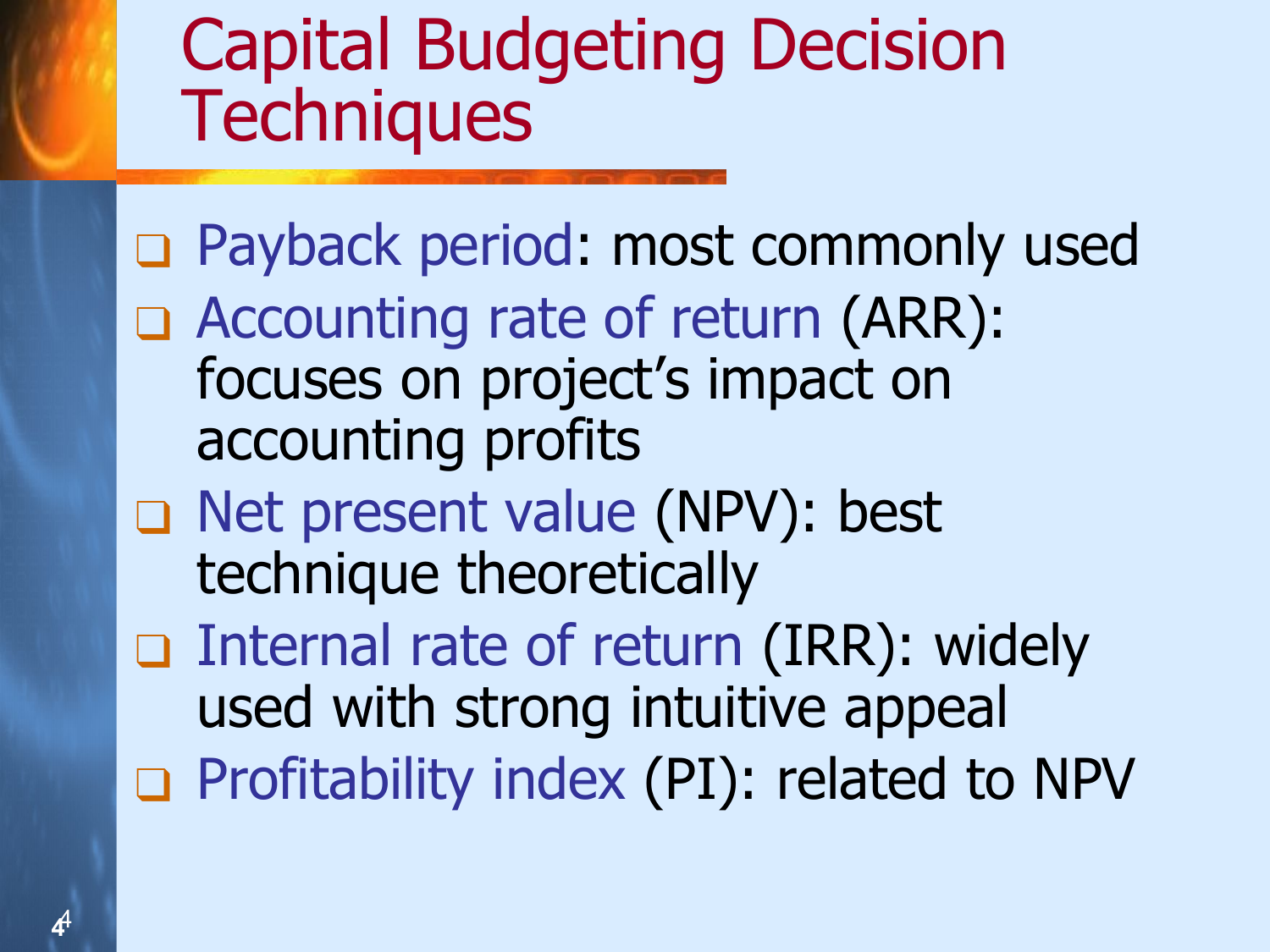## Capital Budgeting Example

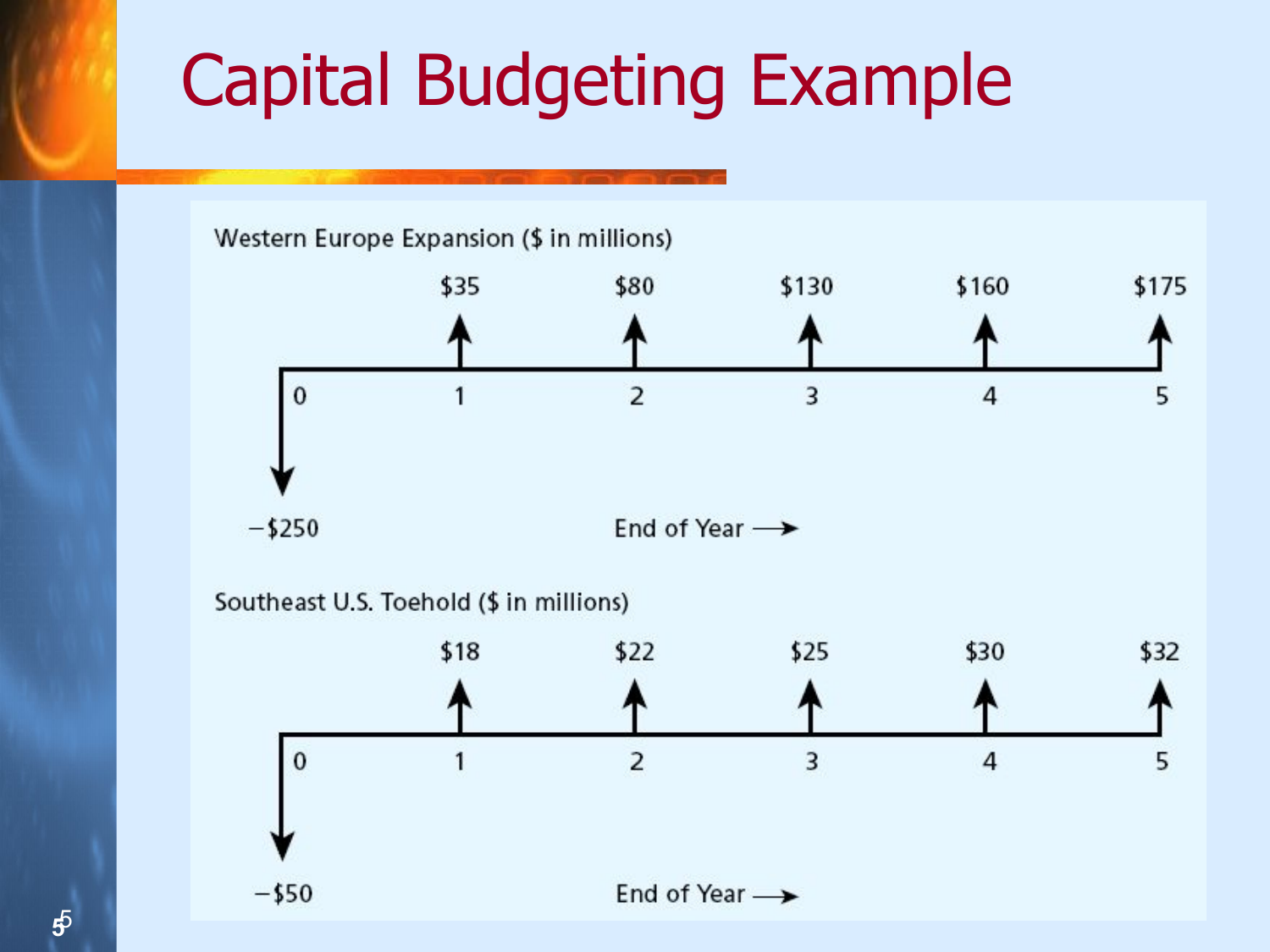# Payback Period

The payback period is the amount of time required for the firm to recover its initial investment

- •If the project's payback period is less than the maximum acceptable payback period, accept the project
- •If the project's payback period is greater than the maximum acceptable payback period, reject the project

Management determines maximum acceptable payback period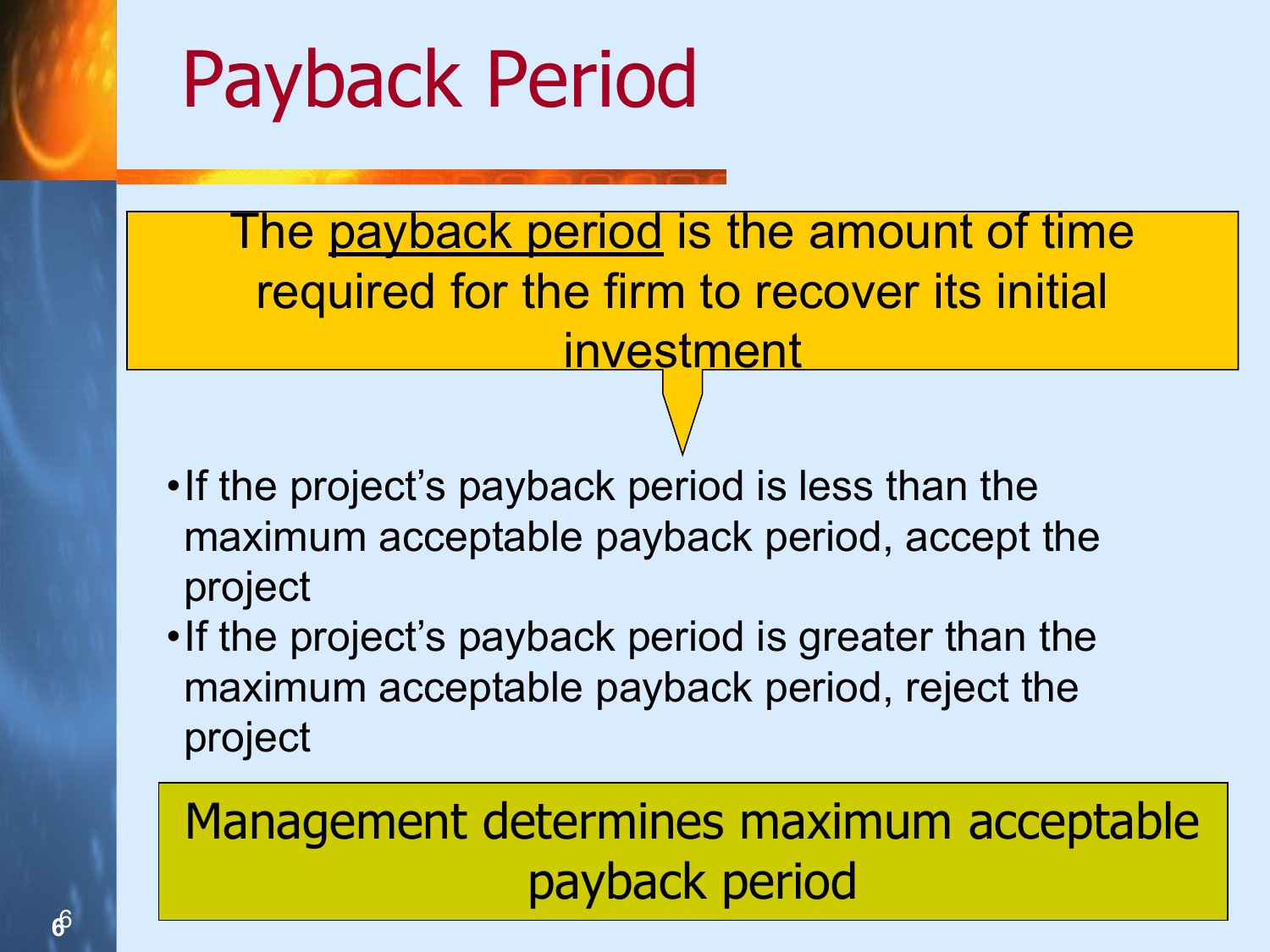### Pros And Cons Of Payback Method

Advantages of payback method:

Computational simplicity Easy to understand Focus on cash flow

Disadvantages of payback method:

Does not account properly for time value of money Does not account properly for risk Cutoff period is arbitrary Does not lead to value-maximizing decisions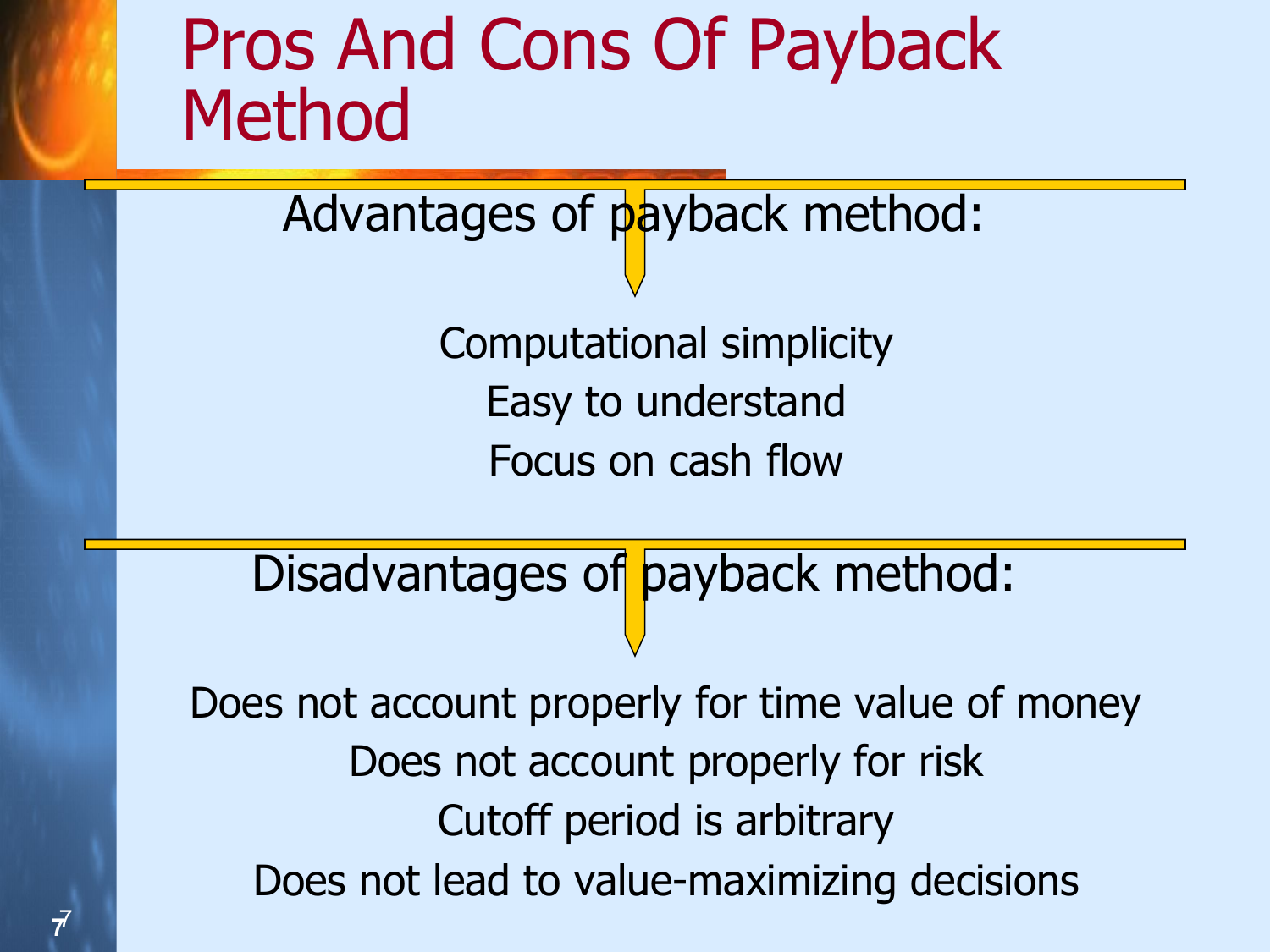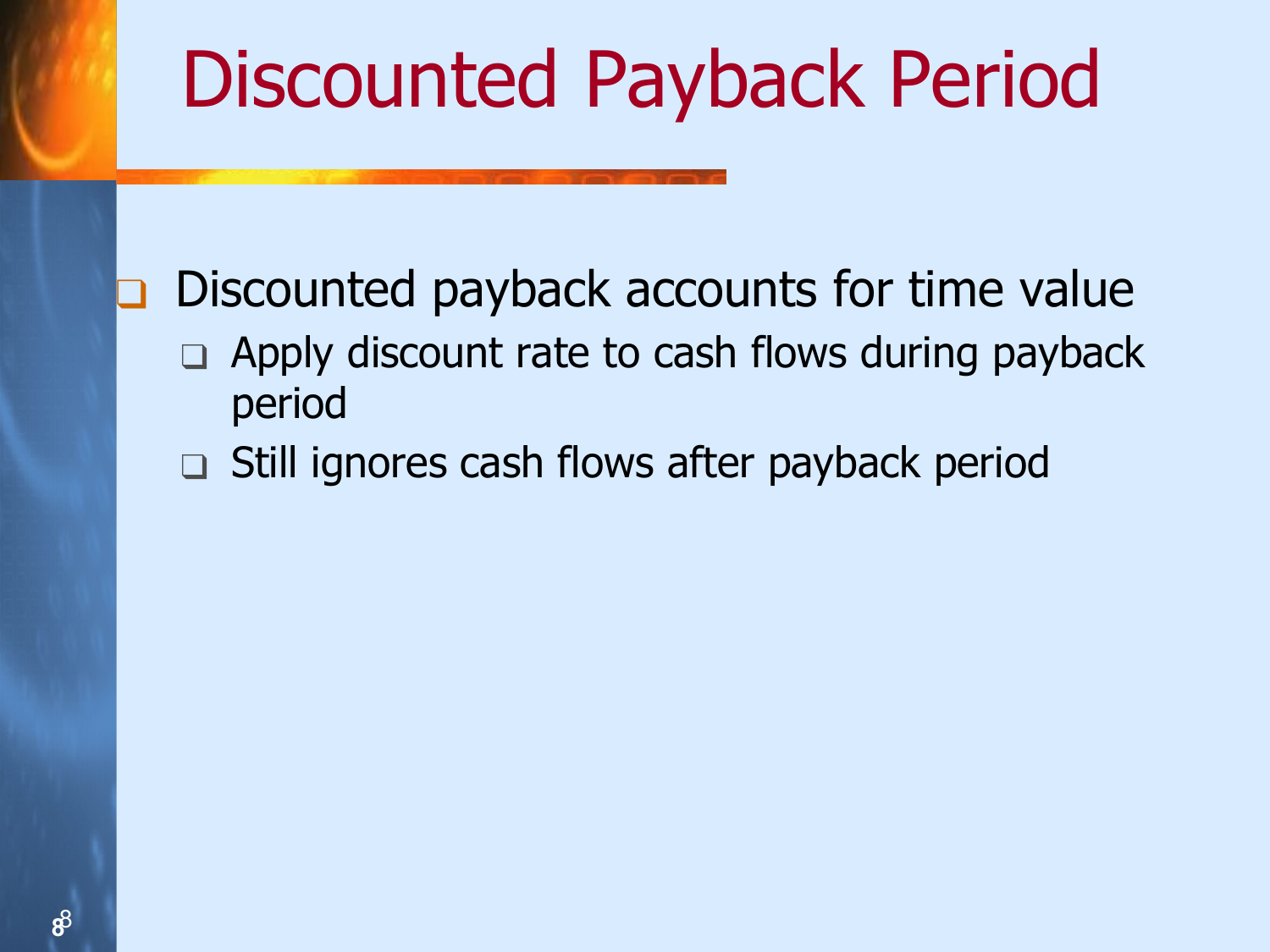## Accounting Rate Of Return (ARR)

#### Can be computed from available accounting data

- ❑ Need only profits after taxes and depreciation
- Accounting  $ROR = Average$  profits after taxes  $\div$  Average investment
- Average profits after taxes are estimated by subtracting average annual depreciation from the average annual operating cash inflows
- Average profits = Average annual after taxes operating cash inflows Average annual depreciation
- ARR uses accounting numbers, not cash flows; no time value of money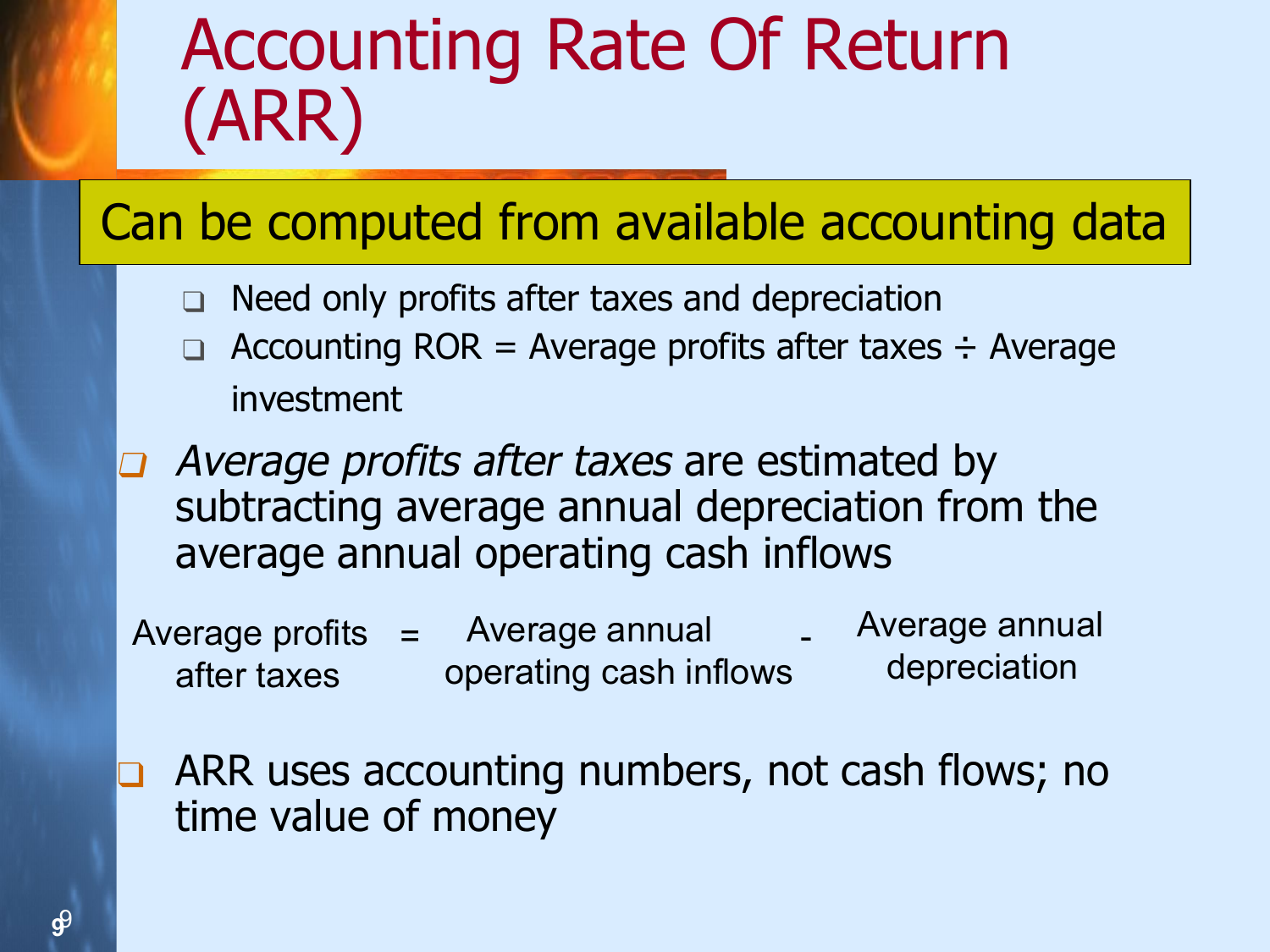# Net Present Value

The present value of a project's cash inflows and outflows

Discounting cash flows accounts for the time value of money

Choosing the appropriate discount rate accounts for risk

$$
NPV = CF_0 + \frac{CF_1}{(1+r)} + \frac{CF_2}{(1+r)^2} + \frac{CF_3}{(1+r)^3} + \dots + \frac{CF_N}{(1+r)^N}
$$
  
Accept projects if NPV > 0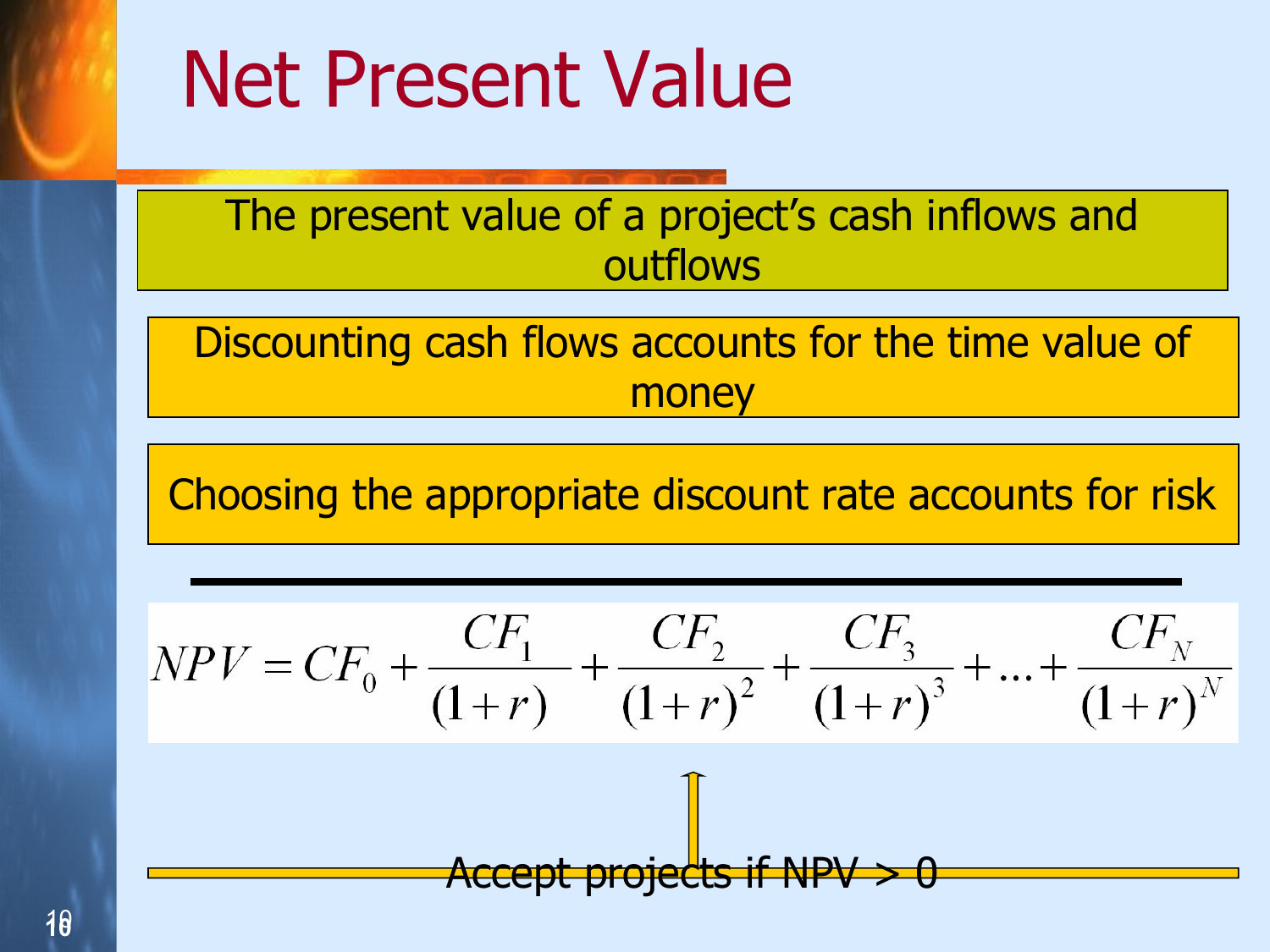# Net Present Value

$$
NPV = CF_0 + \frac{CF_1}{(1+r)} + \frac{CF_2}{(1+r)^2} + \frac{CF_3}{(1+r)^3} + \dots + \frac{CF_N}{(1+r)^N}
$$

A key input in NPV analysis is the discount rate

r represents the minimum return that the project must earn to satisfy investors

r varies with the risk of the firm and/or the risk of the project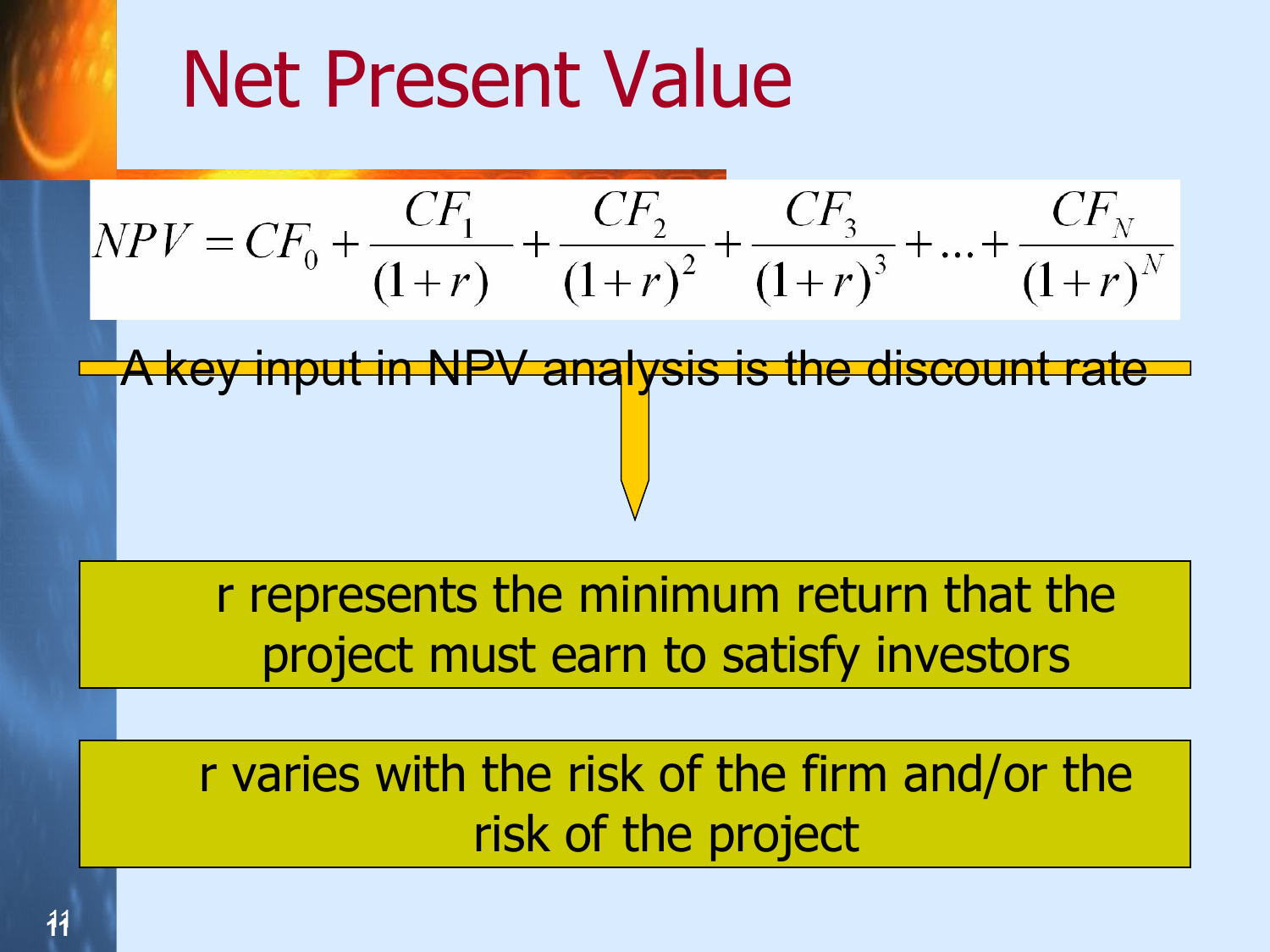### Independent versus Mutually Exclusive Projects

- Independent projects  $-$  accepting/rejecting one project has no impact on the accept/reject decision for the other project
- Mutually exclusive projects accepting one project implies rejecting another
	- □ If demand is high enough, projects may be independent
	- □ If demand warrants only one investment, projects are mutually exclusive
- When ranking mutually exclusive projects, choose the project with highest NPV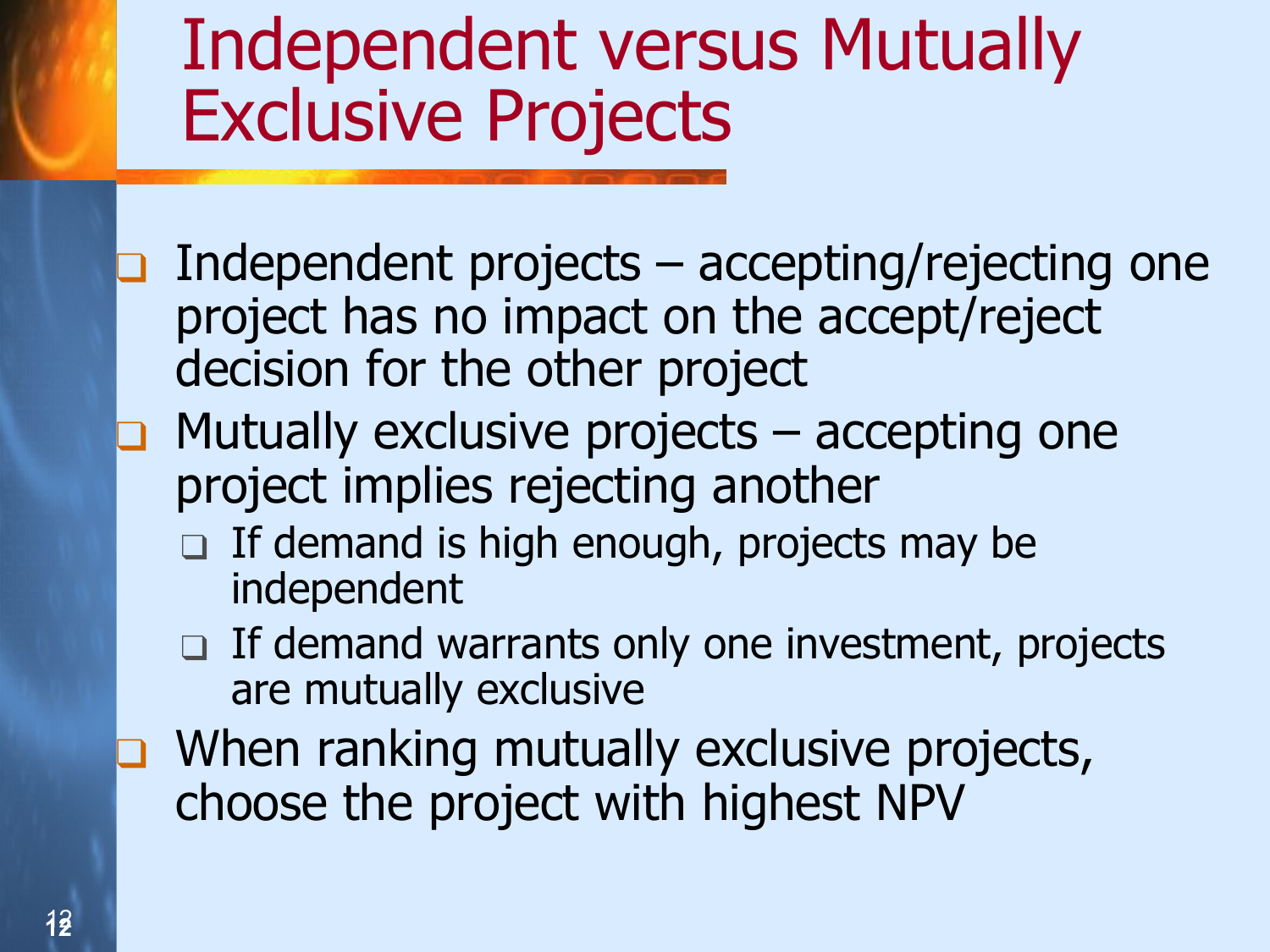## Pros and Cons Of Using NPV As Decision Rule

- ❑ NPV is the "gold standard" of investment decision rules
- ❑ Key benefits of using NPV as decision rule
	- □ Focuses on cash flows, not accounting earnings
	- Makes appropriate adjustment for time value of money
	- ❑ Can properly account for risk differences between projects
- ❑ Though best measure, NPV has some drawbacks
	- ❑ Lacks the intuitive appeal of payback
	- ❑ Doesn't capture managerial flexibility (option value) well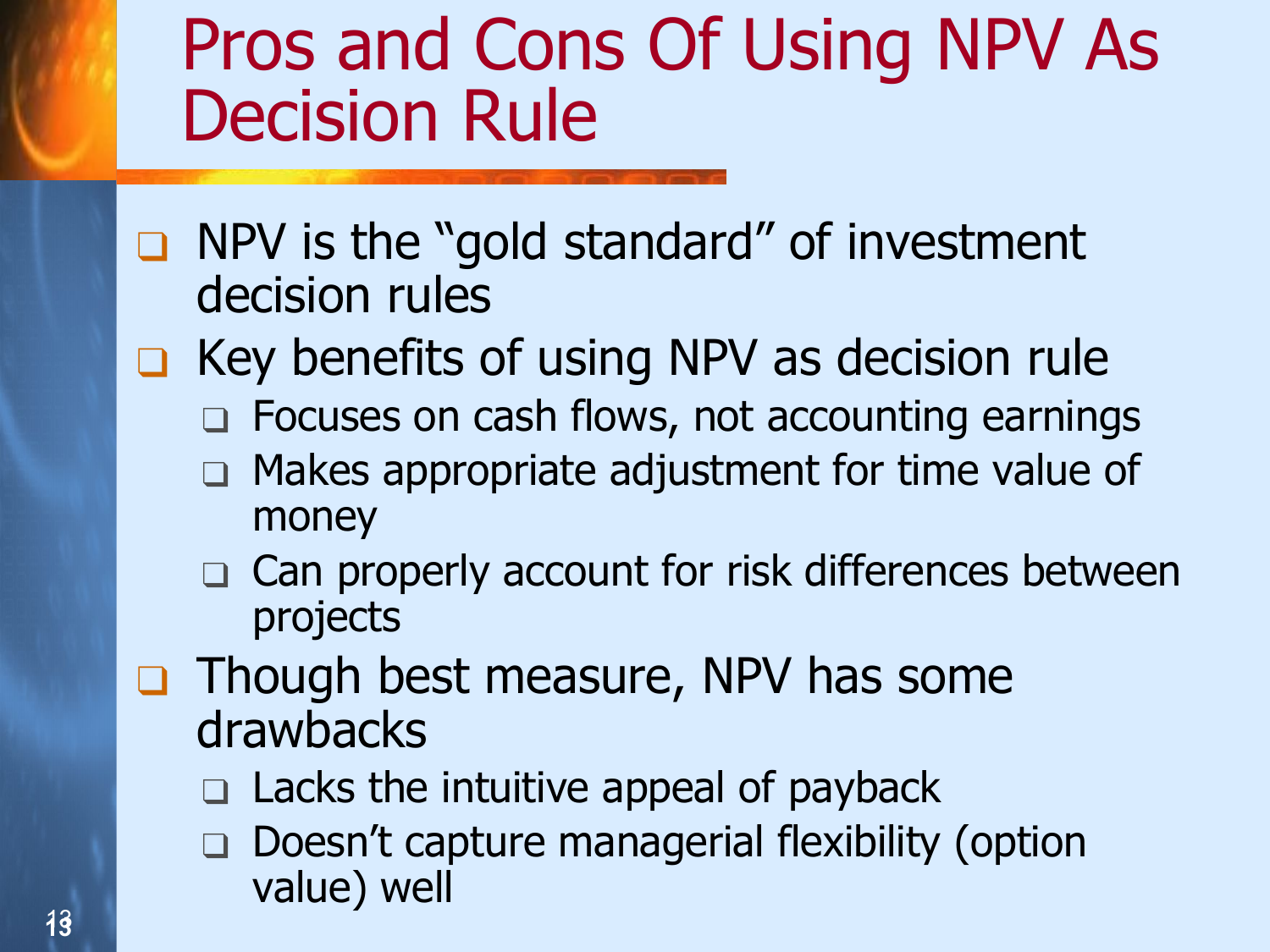# Internal Rate of Return

Internal rate of return (IRR) is the discount rate that results in a zero NPV for the project

$$
NPV = CF_0 + \frac{CF_1}{(1+r)} + \frac{CF_2}{(1+r)^2} + \frac{CF_3}{(1+r)^3} + \dots + \frac{CF_N}{(1+r)^N}
$$

IRR found by computer/calculator or manually by trial and error

### The IRR decision rule is:

- If IRR is greater than the cost of capital, accept the project
- □ If IRR is less than the cost of capital, reject the project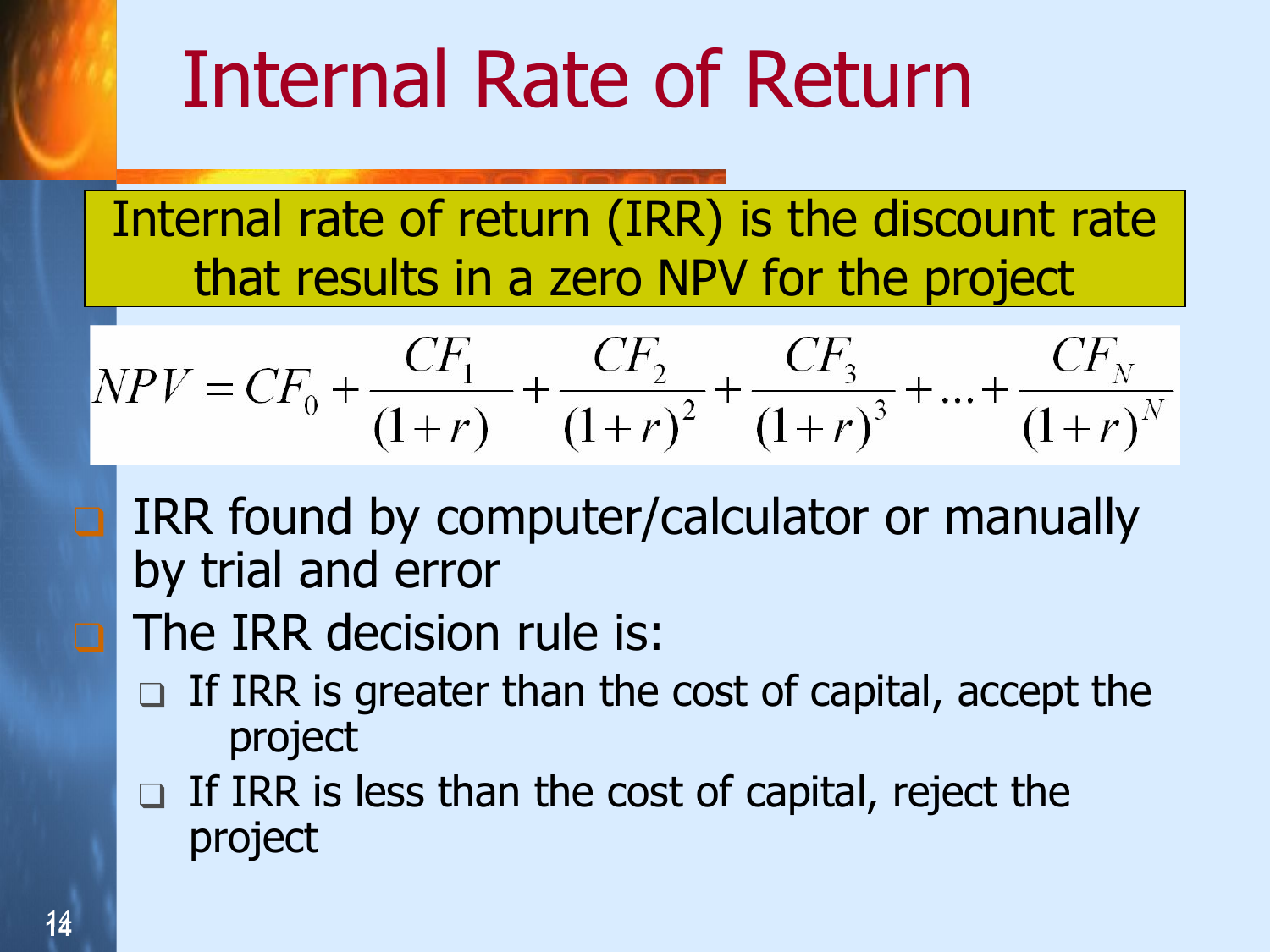### Advantages and Disadvantages of IRR

#### ❑ Advantages

- □ Properly adjusts for time value of money
- □ Uses cash flows rather than earnings
- □ Accounts for all cash flows
- □ Project IRR is a number with intuitive appeal
- ❑ Three key problems encountered in using IRR:
	- ❑ Lending versus borrowing?
	- ❑ Multiple IRRs
	- □ No real solutions

### IRR and NPV rankings do not always agree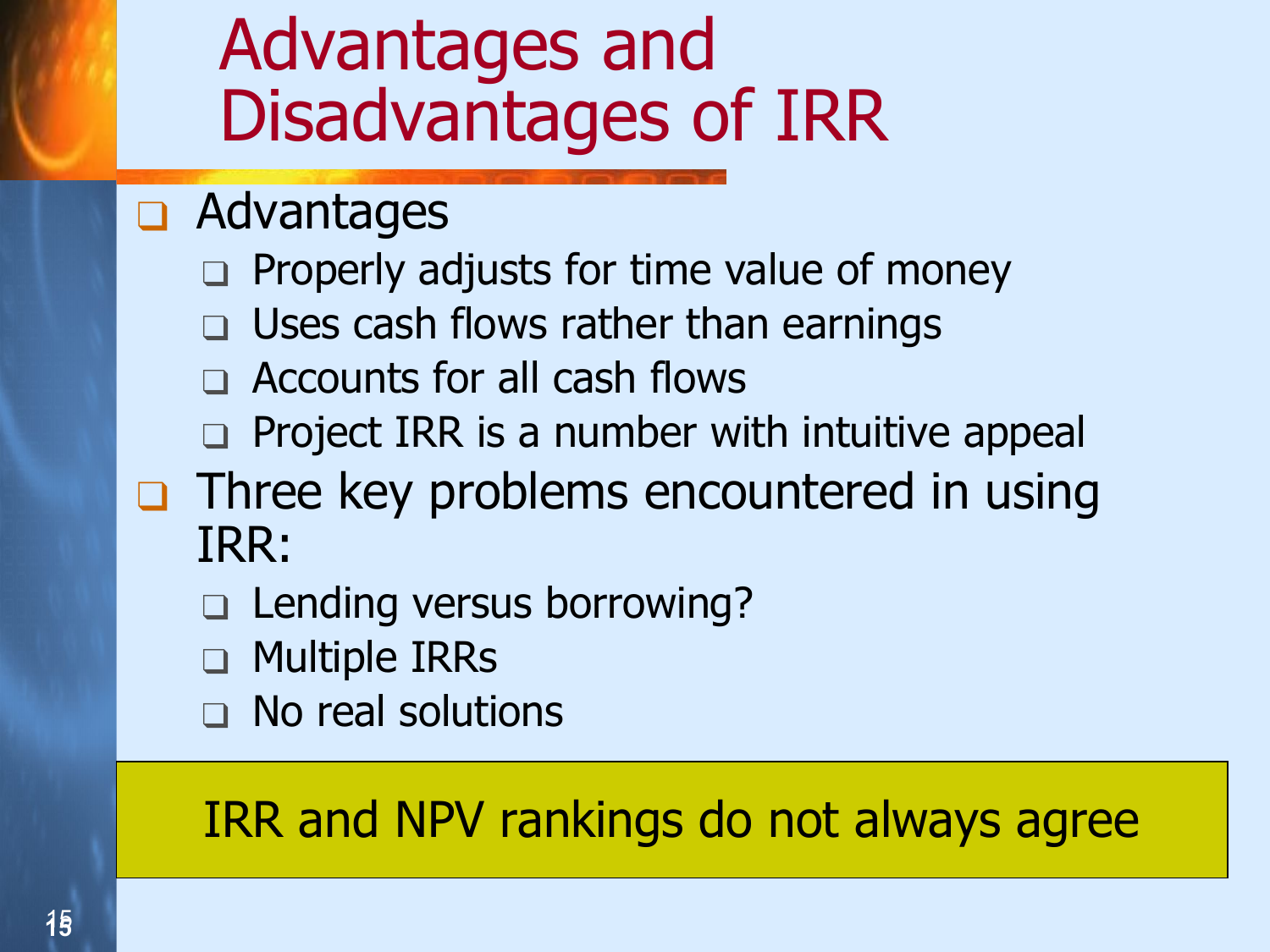## Lending Versus Borrowing

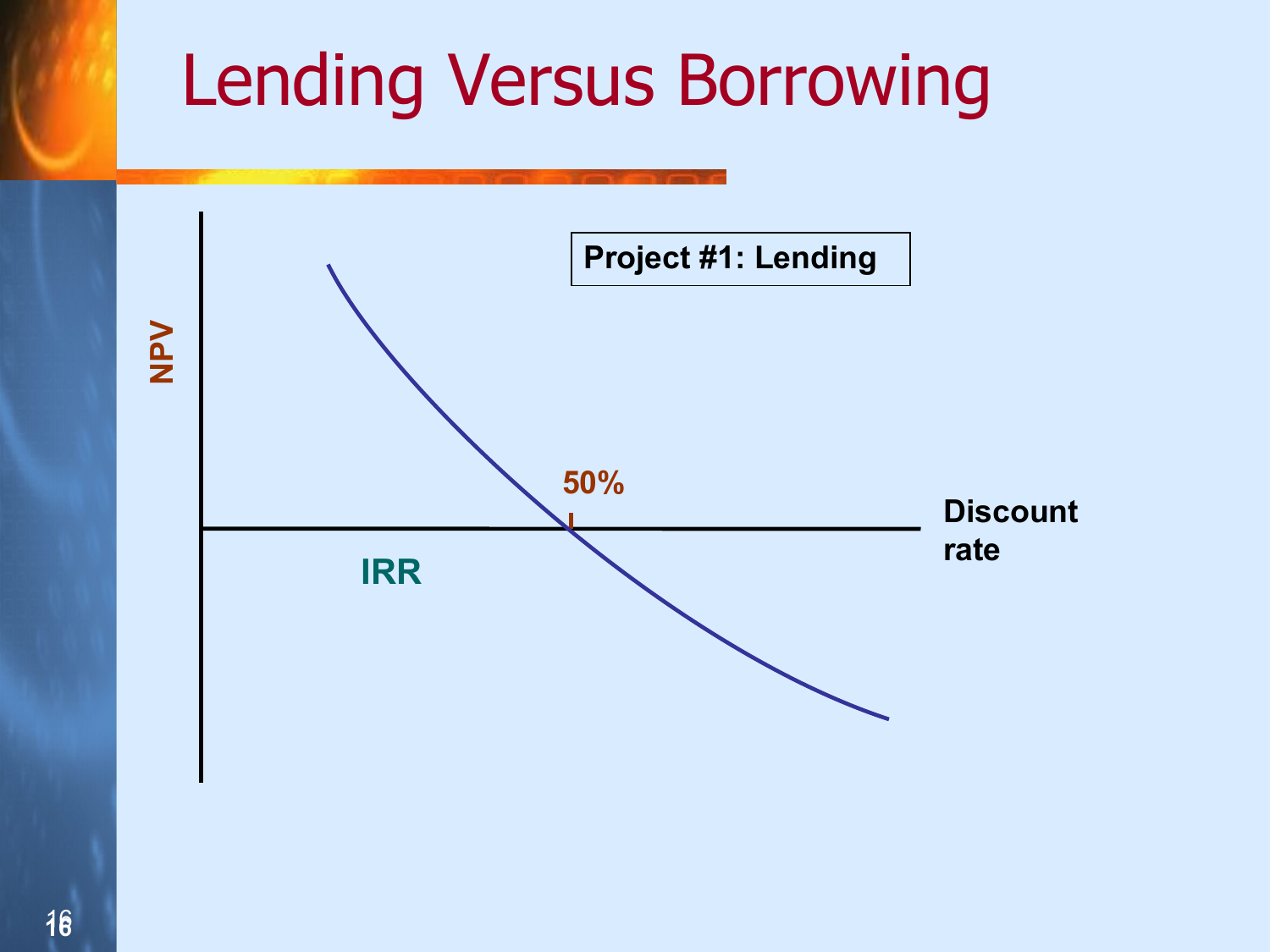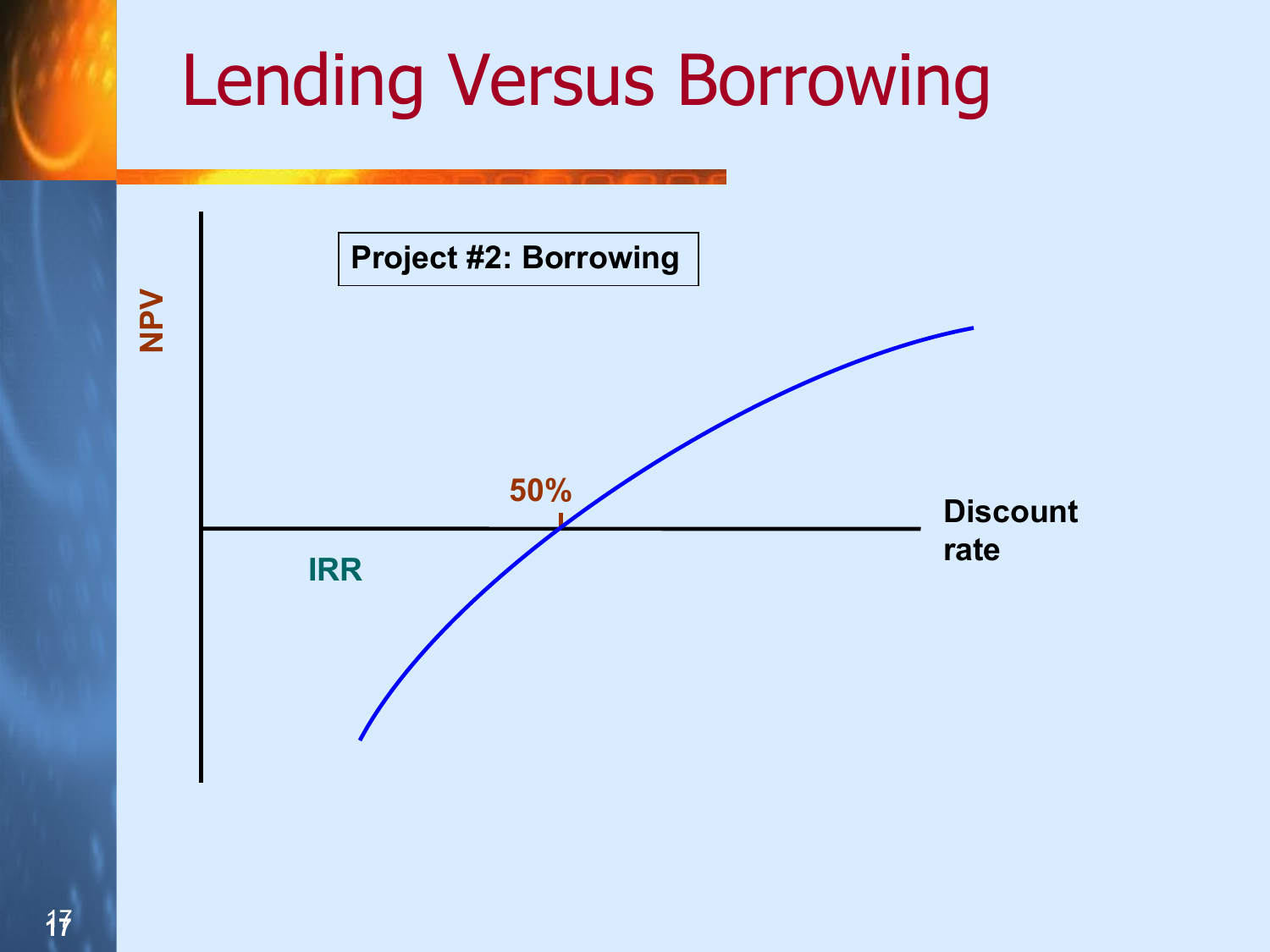## Problems With IRR: Multiple IRRs

- $\Box$  If a project has more than one change in the sign of cash flows, there may be multiple IRRs.
- ❑ Though odd pattern, can be observed in high-tech and other industries.
- ❑ Four changes in sign of CFs, and have four different IRRs.
- ❑ Next figure plots project's NPV at various discount rates.
- ❑ NPV is the only decision rule that works for this project type.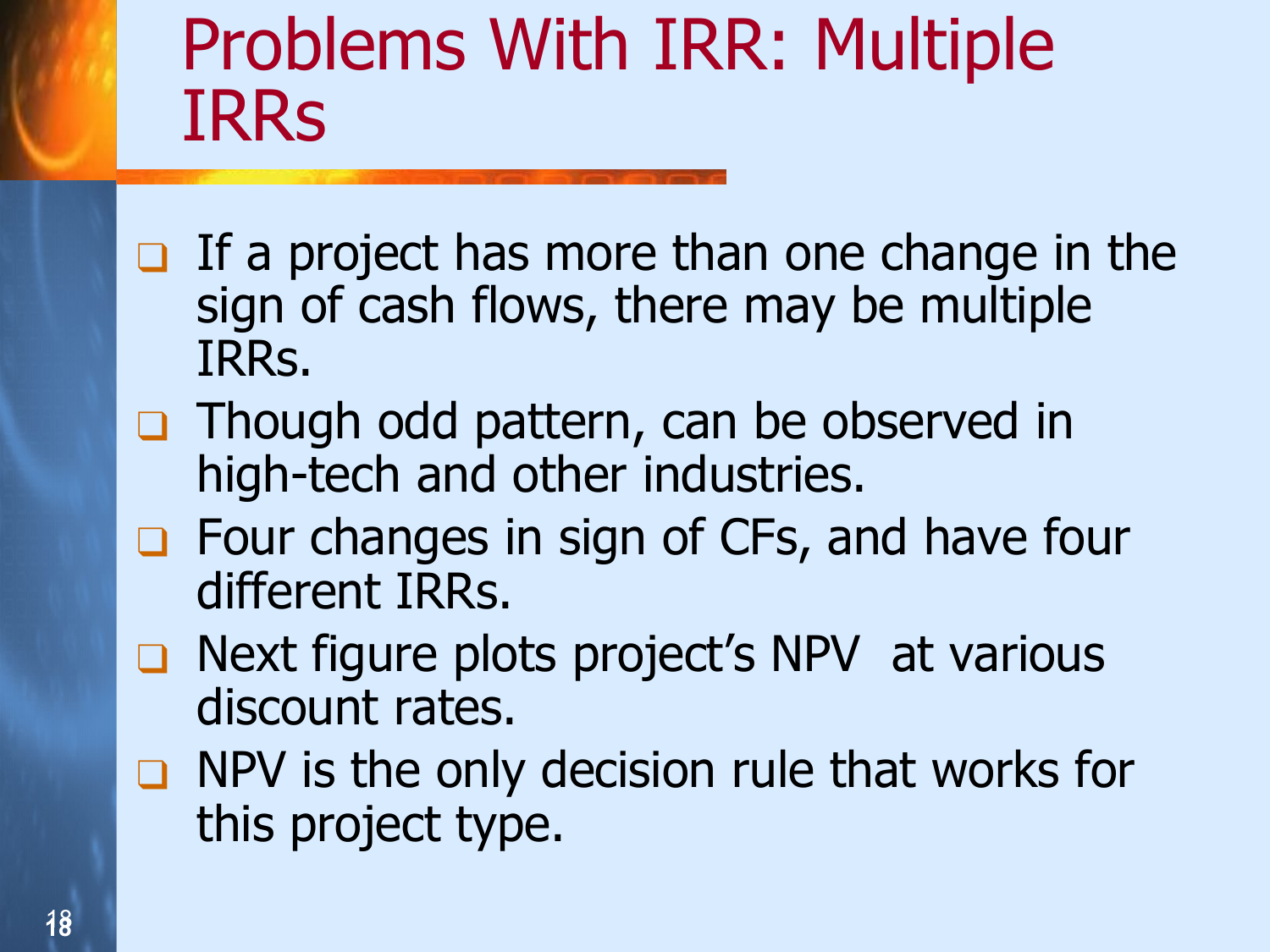### Multiple IRRs **NPV (\$) NPV<0 NPV>0 NPV>0 Discount rate IRR IRR**

When project cash flows have multiple sign changes, there can be multiple IRRs

With multiple IRRs, which do we compare with the cost of capital to accept/reject the project?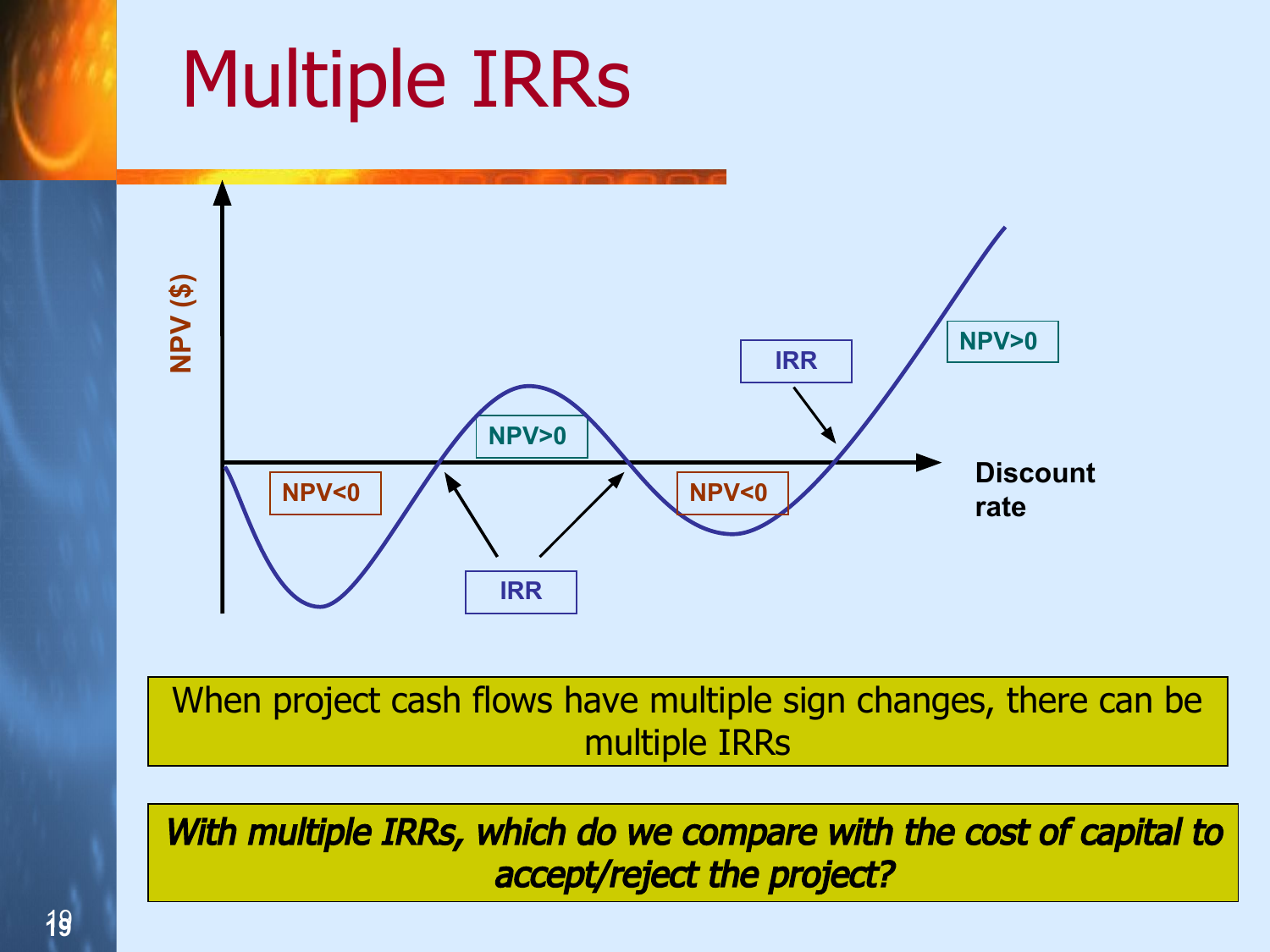# Conflicts Between NPV and IRR: Scale

- ❑ NPV and IRR do not always agree when ranking competing projects
- □ The scale problem:
	- ❑ When choosing between mutually exclusive investments, we cannot conclude that the one offering the highest IRR necessarily provides the greatest wealth creation opportunity.
- ❑ Resolution to the scale problem:
	- $\Box$  The solution involves calculating the IRR for a hypothetical project with cash flows equal to the difference in cash flows between the two mutually exclusive investments.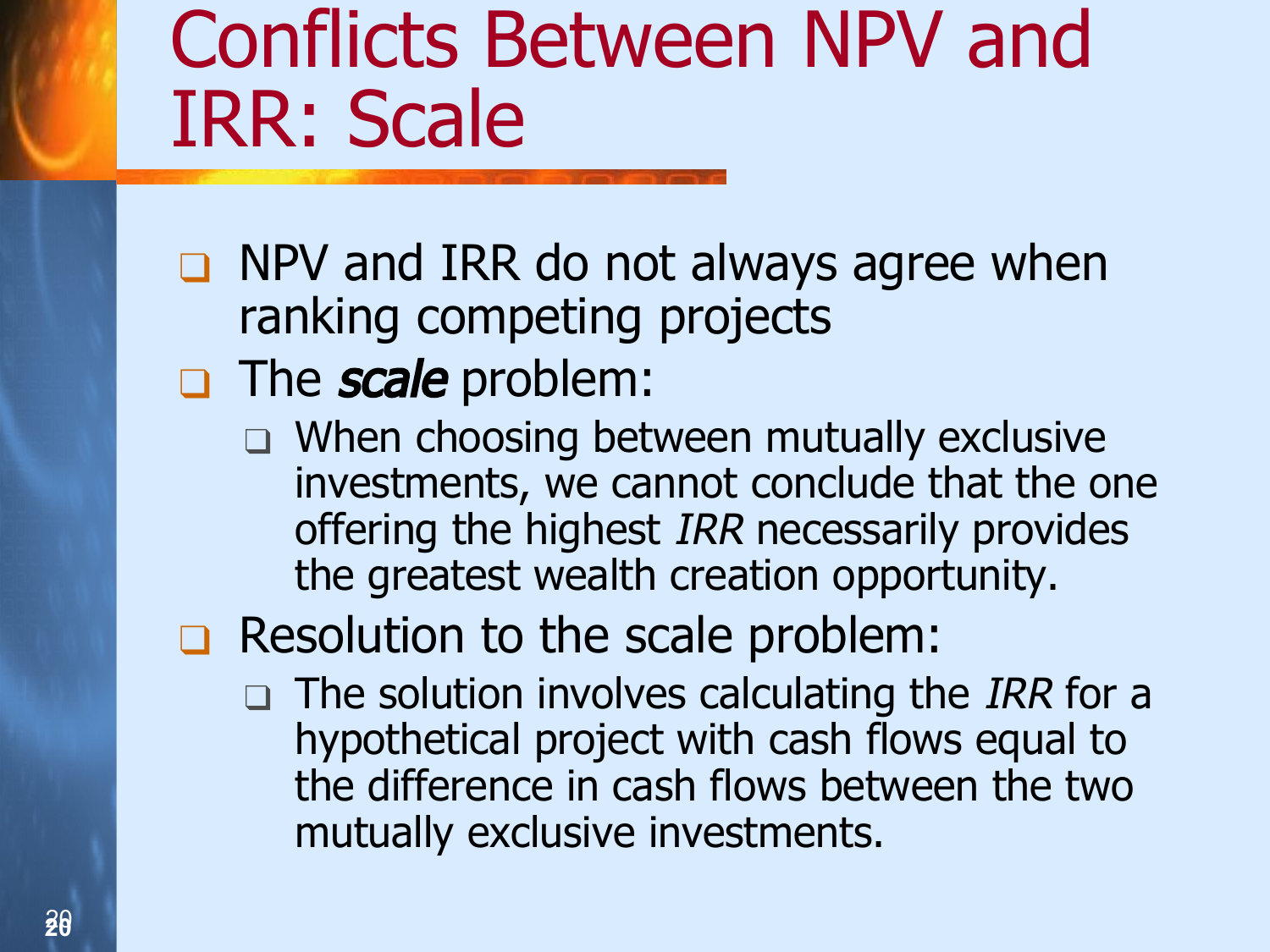## Conflicts Between NPV and IRR: **Timing**

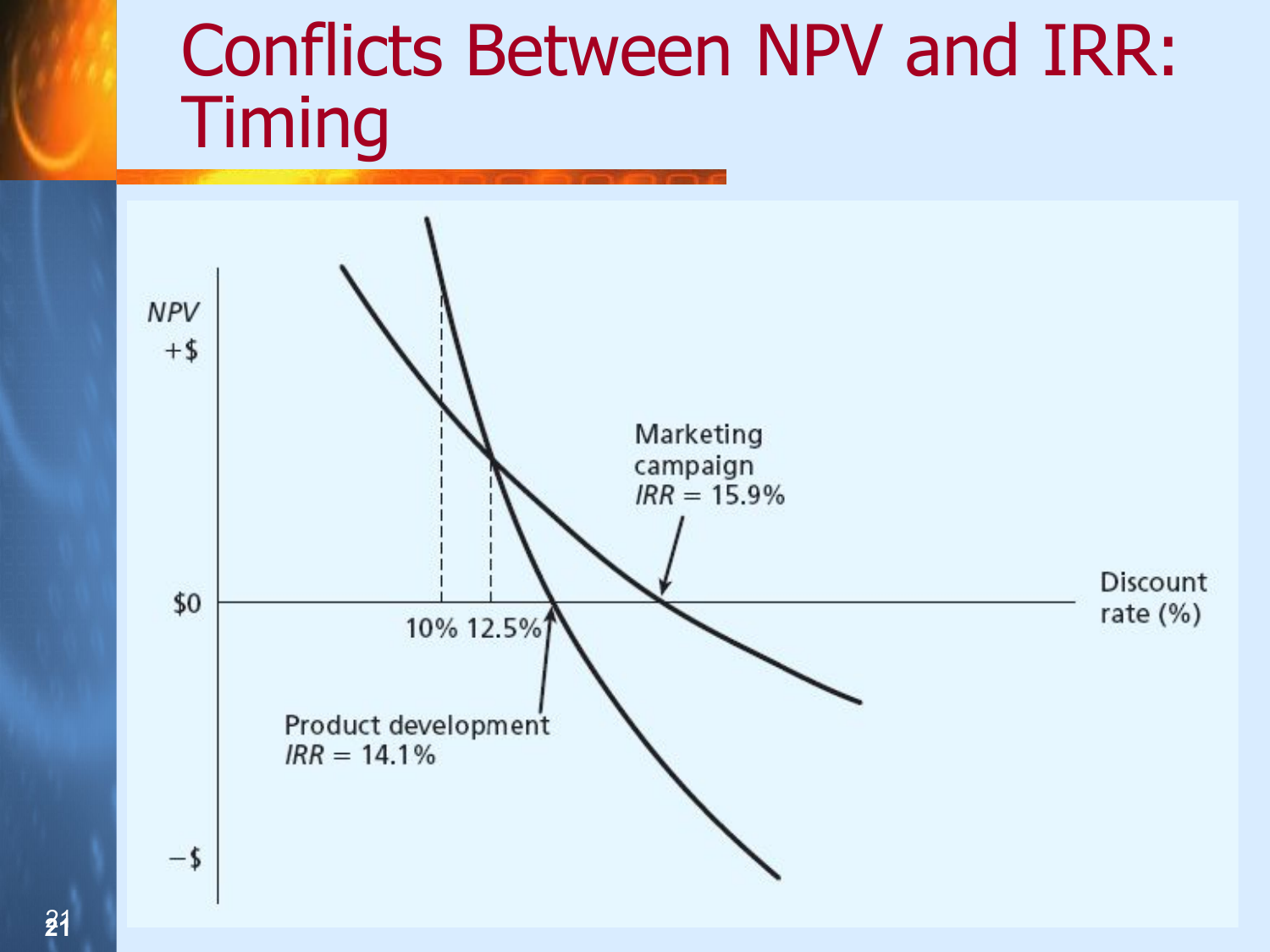# Reconciling NPV and IRR

- ❑ Timing and scale problems can cause NPV and IRR methods to rank projects differently
- ❑ In these cases, calculate the IRR of the incremental project
	- ❑ Cash flows of large project minus cash flows of small project
	- ❑ Cash flows of long-term project minus cash flows of short-term project
- ❑ If incremental project's IRR exceeds the cost of capital
	- □ Accept the larger project
	- ❑ Accept the longer term project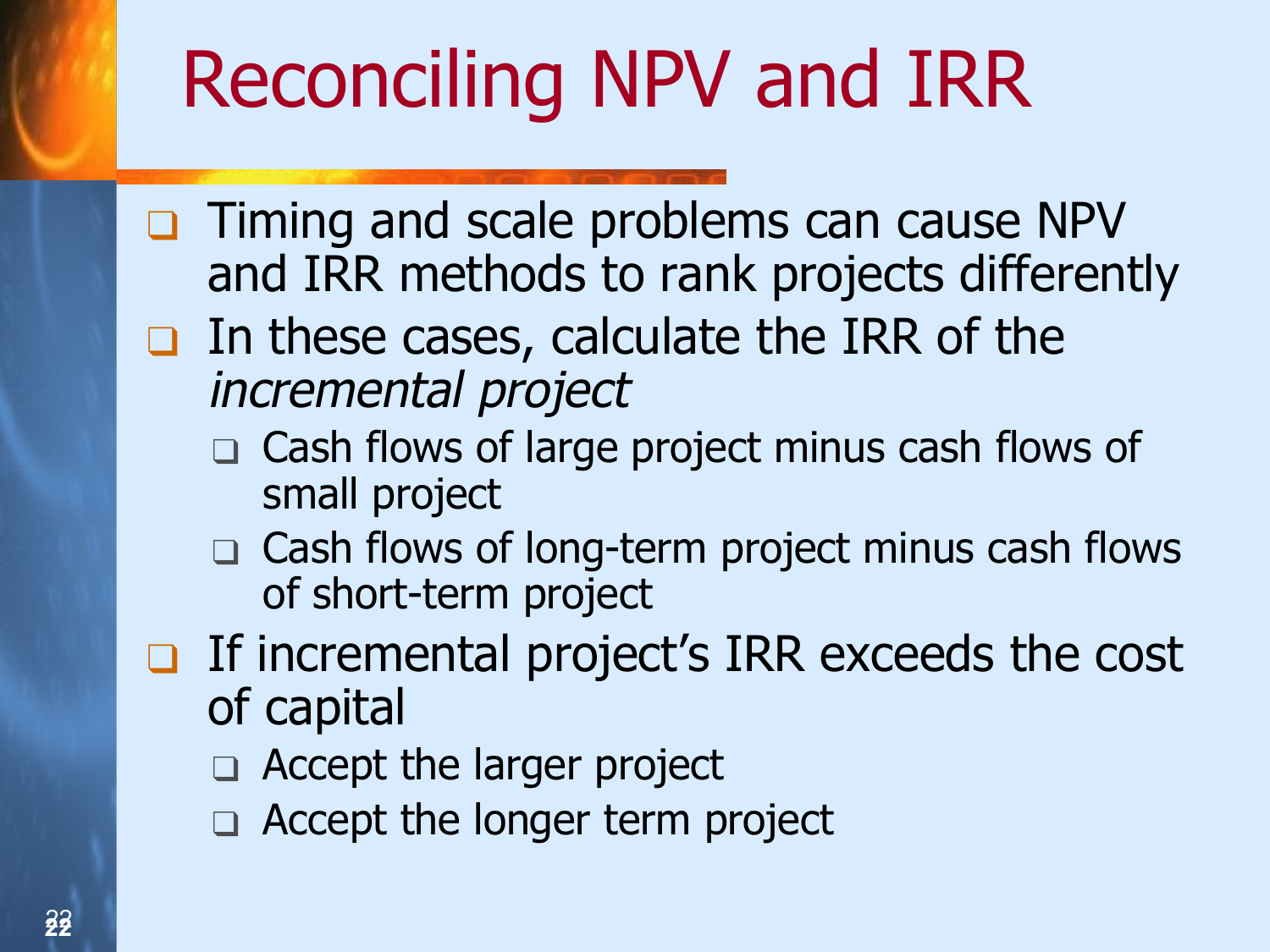# Profitability Index

Calculated by dividing the PV of a project's cash inflows by the PV of its outflows

$$
PI = \frac{CF_1}{(1+r)} + \frac{CF_2}{(1+r)^2} + ... + \frac{CF_T}{(1+r)^T}
$$

$$
CF_0
$$

❑ Decision rule: Accept projects with PI > 1.0, equal to NPV  $> 0$ 

Like IRR, PI suffers from the scale problem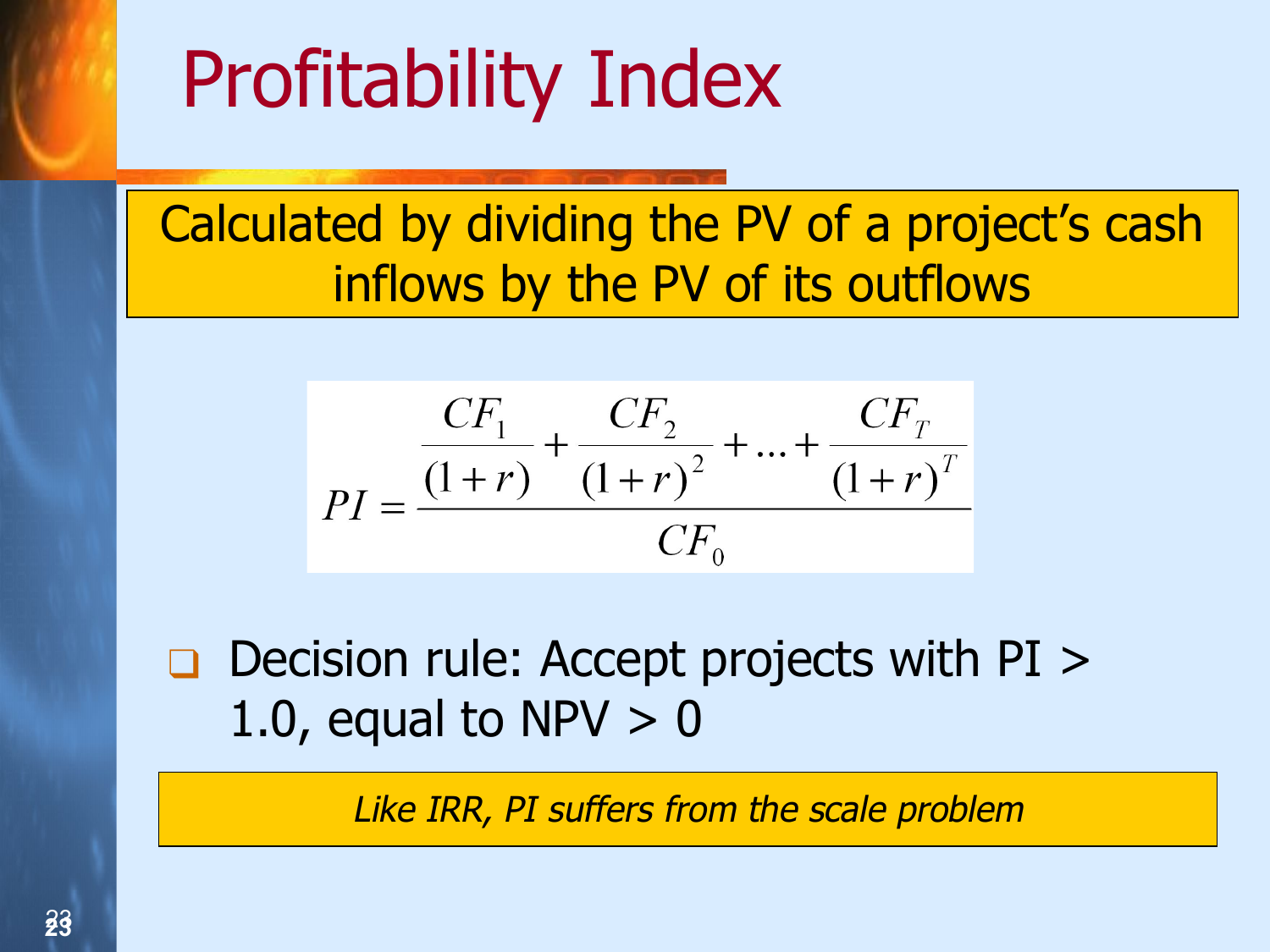# Capital Rationing

 $\Box$  The profitability index (PI) is a close cousin of the NPV approach, but it suffers from the same scale problem as the *IRR* approach.

 $\Box$  The PI approach is most useful in capital rationing situations.